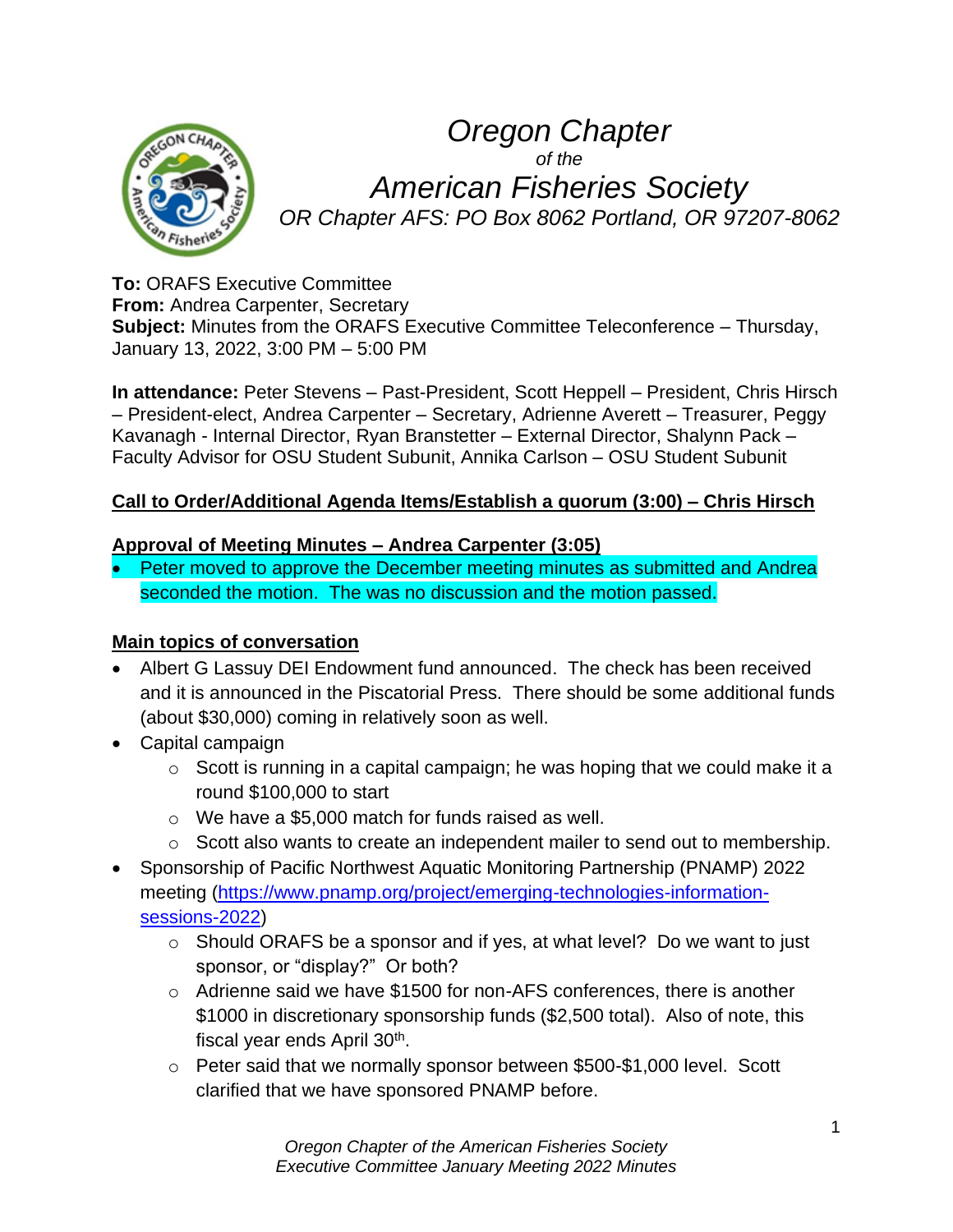- $\circ$  Adrienne suggested gifting the complimentary registration(s) to students. We could potentially also cover some lodging.
- o Peter moves to sponsor PNAMP at the \$1,000 level, Adrienne seconds the motion. Adrienne wanted to clarify if we needed to include that we were donating one of the registrations. Scott and Peter clarified that we don't need to vote on that, but it is good to have it recorded. The motion passes.
- o Chris says she'll respond to Nancy and cc: Adrienne and Scott to keep them in the loop.
- $\circ$  Peter clarified that we could make one of the scholarships available for Tribal members to accept.
- Extending the scholarship deadline to February 1, 2022.
	- o Shalynn thought that students seeing two letters of recommendation in the application process as a barrier, so they don't apply. She suggests having two references instead of having them obtain letters of recommendations.
	- o Scott wondered if it was a perceived or realized barrier. Most likely it's perceived.
	- $\circ$  Scott says that they haven't advertised the scholarships to the e-campus students in the past, they could do that.
	- o She also thought that having an unofficial transcript should be considered, to reduce barriers.
- Awards nomination deadline has also been extended to February 1, 2022.

### **Officer Reports**

### **President – Scott Heppell**

• Back to the DEI conversation. Scott has dropped the ball on the DEI consultant, he plans on getting back to that and getting it rolling again this semester, working with Ryan and the DEI Committee.

### **Past-President – Peter Stevens**

- Has account set up on CVENT to help set up vendor booths.
- Peter has a good list for officer candidates for Scott's recruitment for 2023.

### **President-Elect – Chris Hirsch**

- Annual meeting planning
	- o Switched to weekly meetings that will start next week
	- o High school students and meeting buddies
		- Shalynn said that she can recruit undergraduate students to volunteer their time to meet with high school students and being buddies (pre, during, and post check-ins).
		- Shalynn will send the list to Scott.
- WDAFS call (Chris attended in lieu of Scott)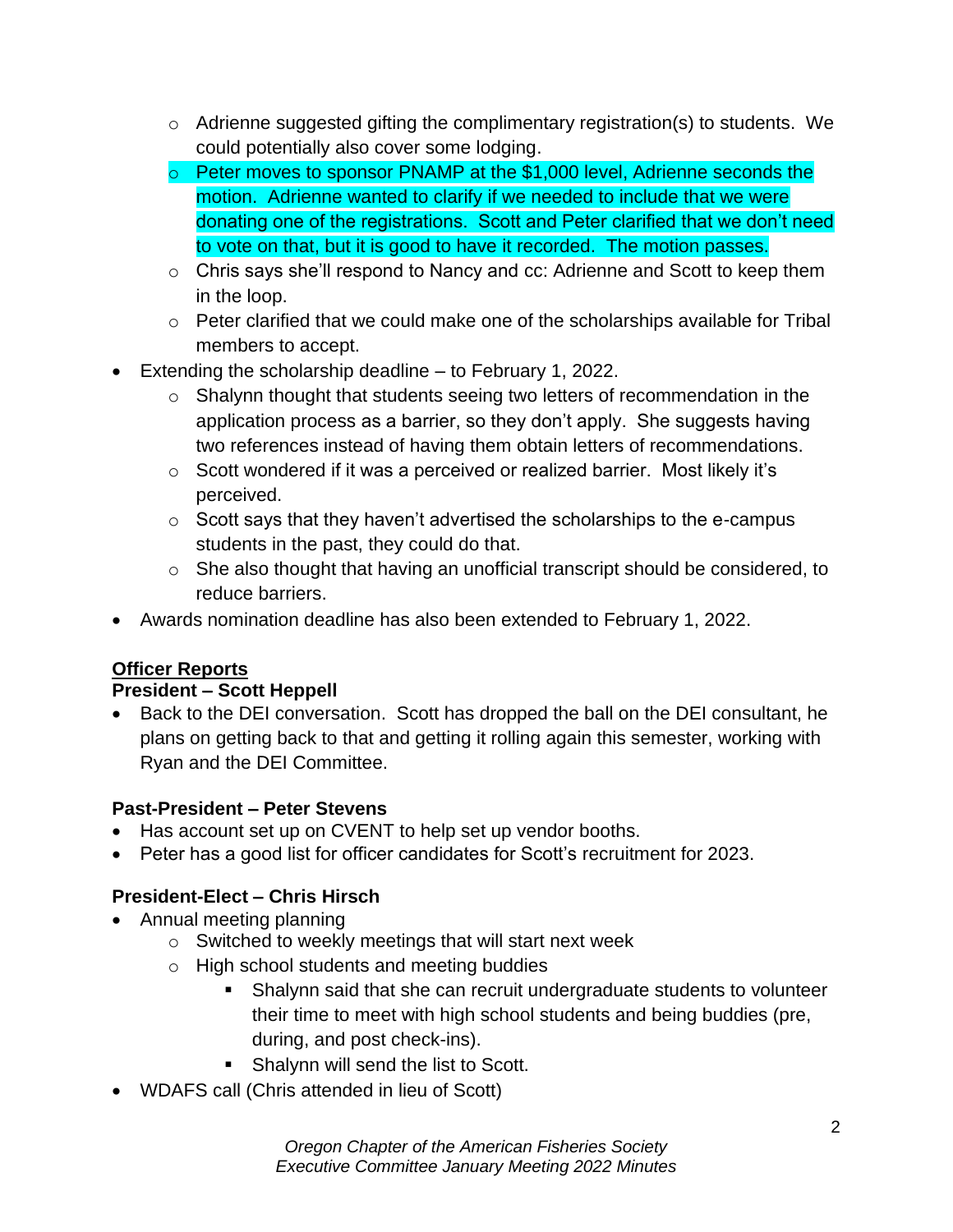- o What the other chapters are doing, they were planning on in-person meetings and switching their meeting dates or pivoting to virtual meetings.
- $\circ$  Idaho is doing their meeting at a Tribal owned hotel, Zach Penny is a plenary speaker, and the chapter is hosting a Traditional Ecological Knowledge workshop. We could probably gain a lot of great ideas from them.
- o Lots of Tribal aspects going into the Spokane meeting as well.
- o Alaska Chapter is paying the membership dues for ExCom members to entice officers.
- $\circ$  Western Division created a new committee for Early Career Professionals.
- $\circ$  At the Society level, a benefit is access to webinars that they conduct. Three webinars that are free to anybody and there are additional webinars that are only available for members. She has the flyer that she can share with ExCom, and we can place into our program.
- o Chris shared about our free meeting, high school attendees, and meeting buddies.

#### **Vice President – Vic Quennessen**, update provided via email

- We've officially got 7 items loaded up in Auctria, with at least 5-10 more donations coming in (I'm just waiting for images / confirmation of value of items from some folks), with a current total estimated value of \$1430. The OSU and HMCC sub-units are also still busy reaching out to or following up with potential donors.
- She's in contact with Elizabeth at Auctria and can host the Vendor payments in there as well, standing by for a decision.

### **Internal Director – Peggy Kavanagh**

- Working on swag.
- Volunteers she also wants to make sure that she gets lists from Scott/Shalynn so they can receive pieces of appreciation.
- Talking to Lauren about artwork for swag and the website.

### **External Director – Ryan Branstetter**

- Helping on the program
- Waiting to hear back from External Committees, he might have had an issue with ODFW email addresses
- Hoping to have a journal article for all of us to review
- Didn't get DEI comments back from External Committee (Nov 1) was the deadline. Only really heard from the Human Dimensions chair.

### **Secretary – Andrea Carpenter**

- CVENT update sessions and plenaries are in
- Working on back-end framework.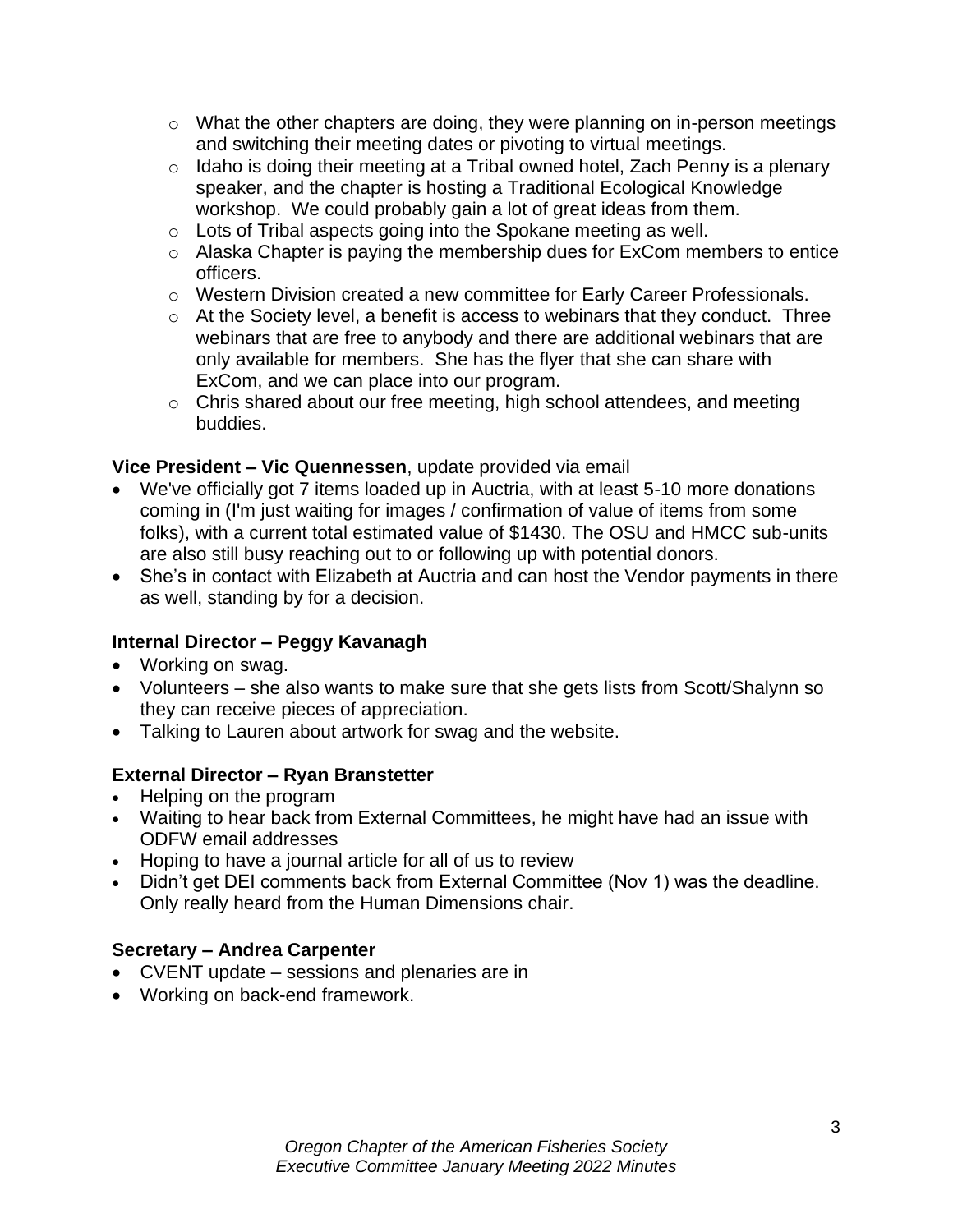#### **Treasurer – Adrienne Averett**

• Treasurer's report

## **Statement of Financial Position**

**Oregon Chapter - American Fisheries Society** As of January 13, 2022 **Accrual Basis** 

|                                        | JAN 13, 2022 |
|----------------------------------------|--------------|
| <b>Assets</b>                          |              |
| <b>Current Assets</b>                  |              |
| <b>Cash and Cash Equivalents</b>       |              |
| <b>Small Business Account</b>          | 94.271.46    |
| <b>Total Cash and Cash Equivalents</b> | 94,271.46    |
| <b>Total Current Assets</b>            | 94,271.46    |
| <b>Long Term Assets</b>                |              |
| <b>Bouck Memorial Investment</b>       | 14,452.10    |
| <b>ORAFS Investment</b>                | 496.056.10   |
| <b>Total Long Term Assets</b>          | 510,508.20   |
| <b>Total Assets</b>                    | 604,779.66   |
| <b>Liabilities and Equity</b>          |              |
| <b>Equity</b>                          |              |
| <b>Current Year Earnings</b>           | 31,773.36    |
| <b>Retained Earnings</b>               | 46,581.10    |
| <b>Unrestricted Net Assets</b>         | 526,425.20   |
| <b>Total Equity</b>                    | 604,779.66   |
| <b>Total Liabilities and Equity</b>    | 604.779.66   |

- Balance Sheet current Business Account balance (Total Account Assets) includes:
	- o \$4,500 contribution for the Jerry Bouck Memorial Fund
	- o \$60,000 contribution for the AGL Memorial DEI Endowment Fund
	- o \$2,000 contribution for the annual DEI scholarship
	- o Renewal of USPS PO Box annual rent (\$146)
	- o Estimated operating budget balance of ~\$31,000 (pending investment fund transfers & recent expense payments)
- Replacement debit card received today
- Coordinating with Lyssa (Accountant) on 1099-NEC tax filing
	- o Signed the 1099 Engagement Agreement
	- o We are required by the IRS to report any payments we made by cash or check for non-corporate, individual and/or independent contractor services above \$600 (e.g., Dan Orgill) in a calendar year (note: we do not have to report payments using third parties - e.g., payments we made by credit card or online payment services)
	- o We need to request and have on file a W-9 from all non-corporate, individual parties and/or independent contractors that we enter service agreements/contracts with for any services above \$600
- Propose updating/revising operating budget template to include line items for annual and bi-annual expenses, new donation/endowment codes, and annual meeting expenses (pivot to one Master operating budget with annual meeting projected revenue & expenses included)
- Attending FSC Committee Meeting on January 27th
	- o Endowment Fund (JB & AGL) transfers